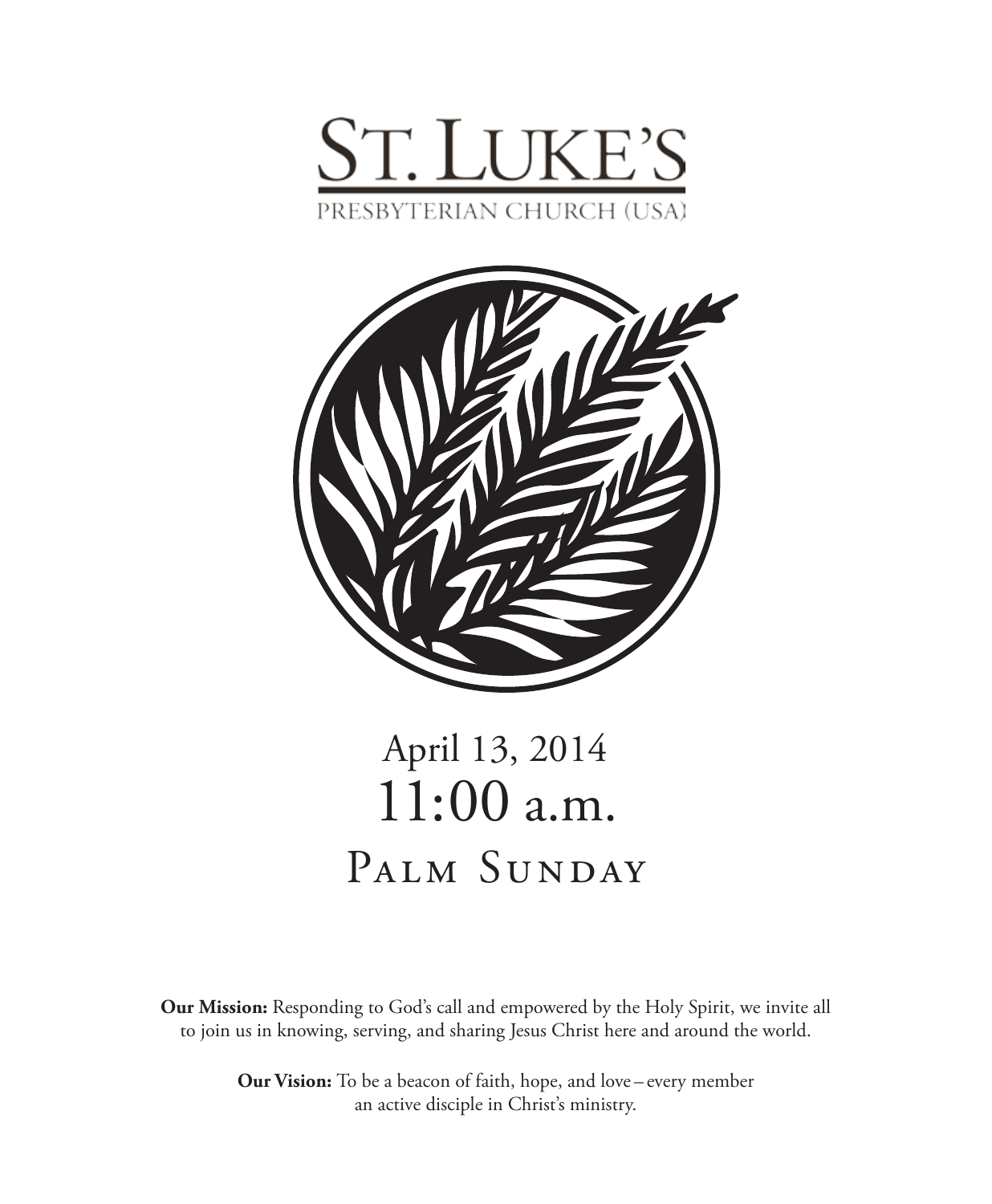

## St. Luke's PRESBYTERIAN CHURCH (USA)

1978 Mt. Vernon Road Dunwoody, Georgia 30338-4617 770-393-1424 www.slpres.org

8:30 a.m. Chapel Communion Service 9:30 a.m. Sunday School 11:00 a.m. Sanctuary Worship Service *Nursery provided for all services and Sunday School*

> Office Hours: Mon. - Fri., 8:30 a.m. - 4:30 p.m.

Dr. Jason Whitener, Pastor Rev. Shannon Dill, Associate Pastor Rev. Phil Brown, Associate Pastor Dr. E. Moss Robertson, Pastor Emeritus



**That All May Worship:** St. Luke's strives to be a welcoming church for all. Assistive hearing devices, large print hymnals, large print bulletins and pew cushions are available. Please contact an usher for further assistance.

**Parents:** During the worship service, if necessary, the parlor is a comfortable place to be with your child and still see the service. Children's Worship Notebooks and activity sheets are available for all ages on the shelves in the Narthex (Sanctuary lobby). An usher can assist you.

For your convenience, there is a **Family Restroom** located in the hallway of the administrative offices, on the first floor, near the main lobby.

April 13, 2014 • Palm Sunday Liturgical Color: Purple *Purple marks the seasons of penitence and preparation, Advent and Lent.* 

*Today's flowers are given in memory of Ruth Caverhill.*

### **SERVING TODAY**

| <b>Acolytes</b>                               |  |
|-----------------------------------------------|--|
|                                               |  |
|                                               |  |
|                                               |  |
|                                               |  |
|                                               |  |
| Nursery Supervisor  Amanda Dunnick            |  |
|                                               |  |
|                                               |  |
|                                               |  |
| Ferebee and Bob Kaleida, Jenny and Brad Troha |  |
|                                               |  |
|                                               |  |
|                                               |  |
|                                               |  |

### WELCOME, GUESTS!

We are delighted you are worshiping with us! As a guest, you are invited to:

- 1. During the **Celebration of Community**, please print the requested information on the Friendship Pad and pass the Friendship Pad down the pew.
- 2. After the worship service, please join Deacon Marie Barnhart, Elder Jared Elliot, and our Pastors in the Narthex (Sanctuary lobby). They will answer questions and provide you with a Guest Packet and a loaf of bread lovingly made by St. Luke's member, Cindy Nunez.
- 3. If you are interested in learning more about St. Luke's or are interested in joining, please contact Jason Whitener: jasonwhitener@slpres.org or 770-393-1424, ext. 223.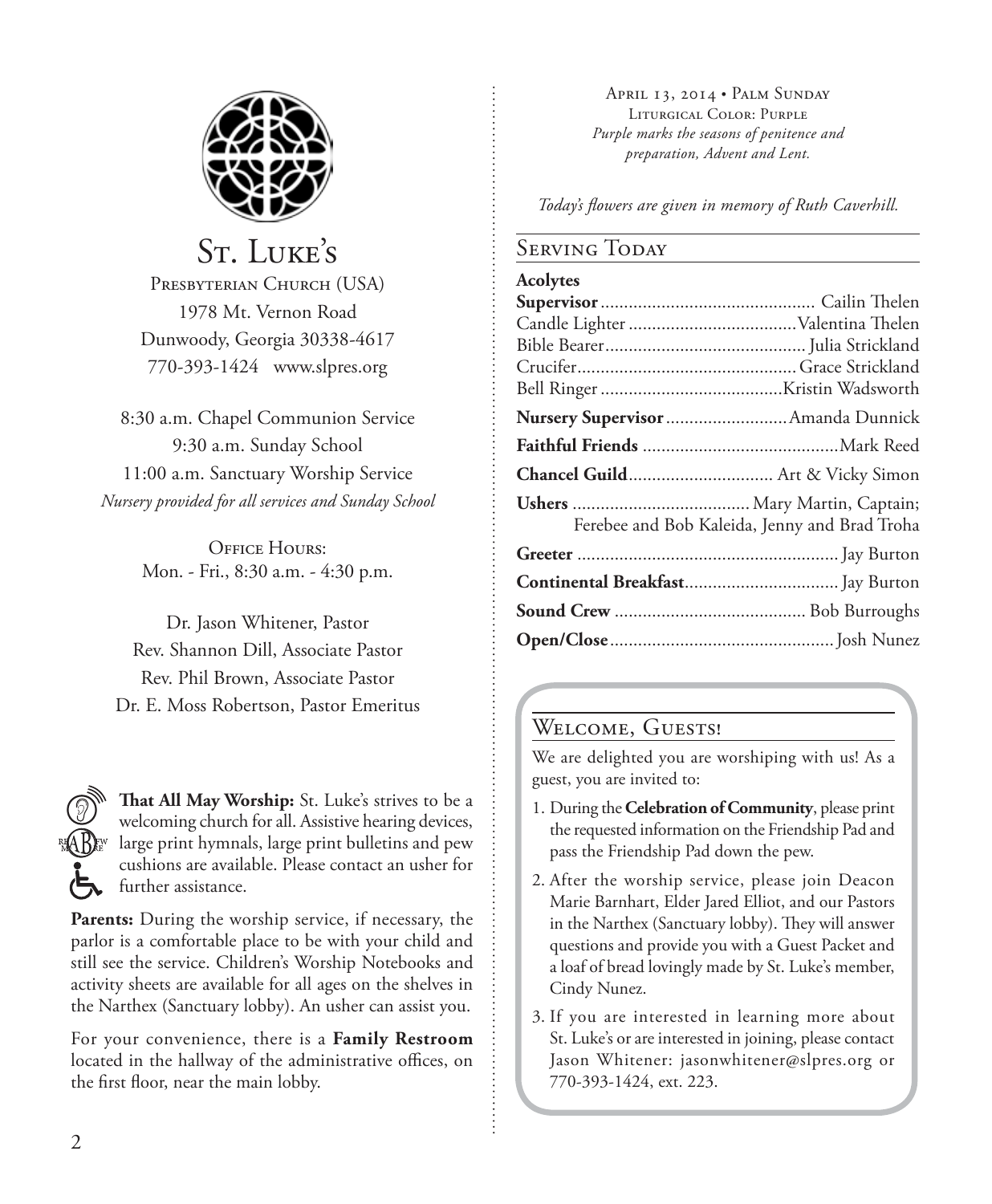### We Assemble in God's Name

### **In Preparation for Worship**

 Garments and branches were spread on the road. The way was prepared, fulfilling the promise of Scripture. Amid shouts of "Hosanna" and blessings, the prophet of Nazareth entered Jerusalem, acclaimed as a king. As the streets were cleared and the cheering subsided, a drama unfolded that even today grips the hearts of the crowds.

### **Gathering Prayer of Adoration Phil Brown Phil Brown Phil Brown Phil Brown Phil Brown Phil Brown Phil Brown Phil Brown Phil Brown Phil Brown Phil Brown Phil Brown Phil Brown Phil Brown Phil Brown Phil Brown Phil Brown Ph**

**Choral Call to Worship** Enter His Sanctuary Singing / Hal Hopson Chancel Choir Lift up your heads, O gates, and be lifted up, O everlasting doors. That the King of Glory may come in. God is the Lord of Hosts. Enter His sanctuary singing. Shout to the Lord, "Hosanna!" Bless His holy name forever. Enter His gates with thanksgiving. O come into His courts with praise. Hosanna sing we; hosanna, blessed is He. He comes to bless us, the Savior of the nations. We lift our voices, our joyful songs break forth. Hosanna! To God the Lord be glory evermore.  *Psalm 24 and scriptural paraphrases* \* Choral Call to Worship

**\* Processional Hymn #89** 

Hosanna, Loud Hosanna / ELLACOMBE

### **Celebration of Community**

Minute for Missions: Mountain T.O.P. Chris Guerrant

### **\* Invitation to Confession**

Forgive Us, Lord / Jorgé Lockwood



Lord. For-give us,

**All: Forgive us, Lord.**

Leader: As You ride on to glory.

**All: Forgive us, Lord.**

Leader: In Your majestic power.

**All: Forgive us, Lord.** 



The barrenness of the trees in our worship space are to remind us of the Lenten season as we look for the Resurrection.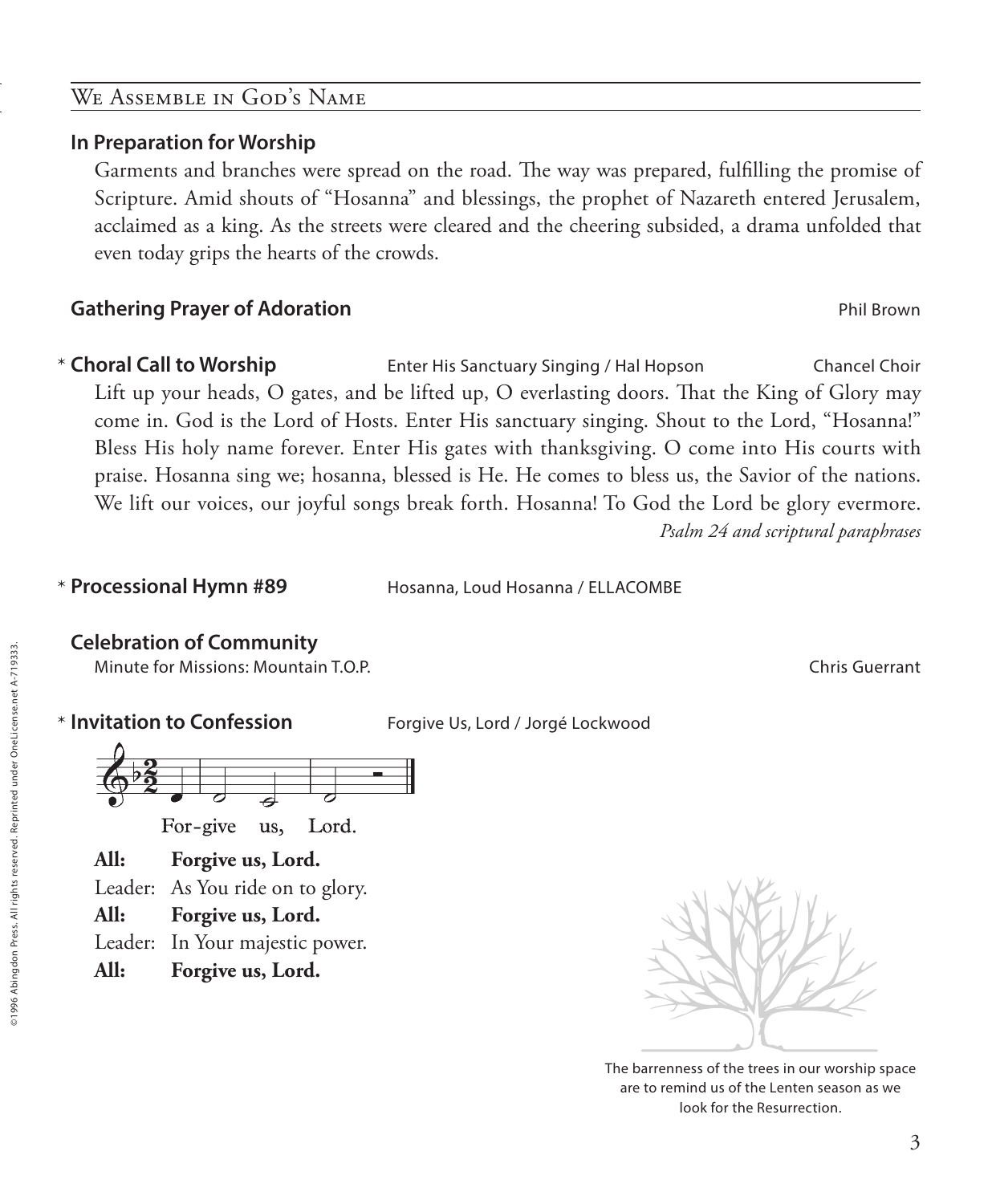### **Call to Prayer**  \*

Leader: The Lord be with you. **People: And also with you.** Leader: Let us pray.

### **Prayer of Confession**  \*

 **O God, we confess our distress when afflicted with pain. We often avoid those encounters that will cause us discomfort. It is easier to hide from distress than to be exposed to forms of misery and grief. Yet we believe in Christ, who was sacrificed for all. Help us to trust in Him when He calls us to bear abuse on His behalf and show more compassion on others for whom pain is so constant. Amen.**

### **Assurance of Forgiveness** \*

### **Gloria Patri** \*

 **Glory be to the Father, and to the Son, and to the Holy Ghost; As it was in the beginning, is now, and ever shall be, world without end. Amen. Amen.**

### WE HEAR GOD'S WORD PROCLAIMED

### **Tell Us Our Story** Jason Whitener

 Children are always welcome to stay in worship. However, parents may take your child(ren) to the nursery. Parents of children in pre-k, kindergarten, and first grade may check them in at the Faithful Friends Class (Rm. 121), then proceed upstairs to The Dock.

### **Morning Prayer & The Lord's Prayer**

 **Our Father Who art in heaven, hallowed be Thy name. Thy kingdom come, Thy will be done, on earth as it is in heaven. Give us this day our daily bread; and forgive us our debts, as we forgive our debtors; and lead us not into temptation, but deliver us from evil. For Thine is the kingdom and the power and the glory, forever. Amen.**

**Anthem** Children of the Heavenly Father / arr. Anna Laura Page

Festival Ringers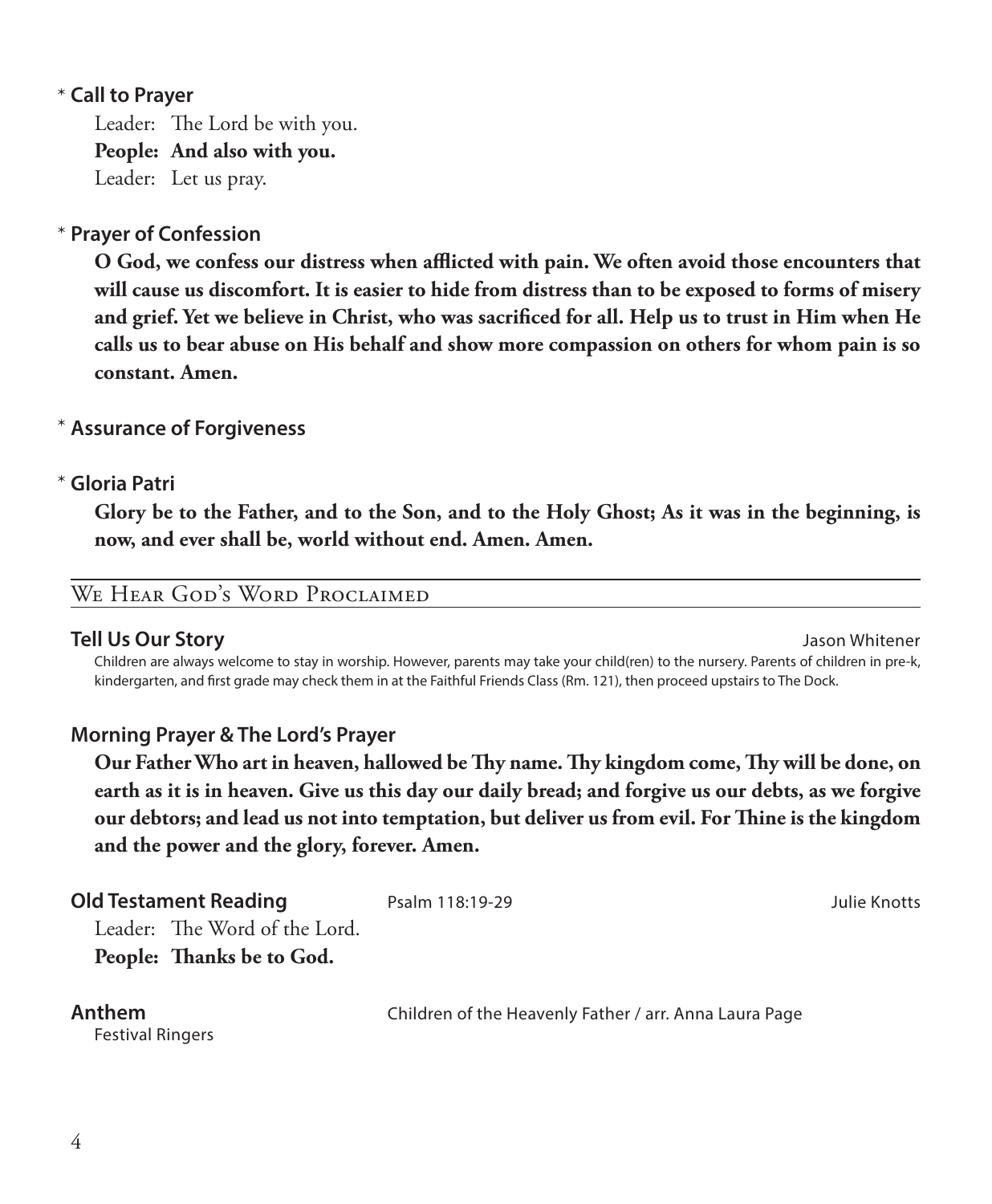**New Testament Reading** Matthew 21:1-11 Leader: The Word of the Lord. **People: Thanks be to God.**

**Sermon** Phil Brown

### We Respond to God's Word

### **Apostles' Creed** \*

 **I believe in God, the Father Almighty, Maker of heaven and earth, and in Jesus Christ, His only Son our Lord; Who was conceived by the Holy Ghost, born of the Virgin Mary, suffered under Pontius Pilate; was crucified, dead, and buried; He descended into hell; the third day He rose again from the dead; He ascended into heaven, and sitteth on the right hand of God the Father Almighty; from thence He shall come to judge the quick and the dead. I believe in the Holy Ghost; the holy catholic church; the communion of saints; the forgiveness of sins; the resurrection of the body; and the life everlasting. Amen.**

**Offering & Offertory** Sing Out Hosanna! / Patrick Liebergen

Chancel and Westminster Choirs

 Sing out hosanna to the Lord and King! Let praises gladly ring! He comes in glory! He sets us free! He comes to reign in great victory!

### **Doxology** \*

 **Praise God, from Whom all blessings flow; Praise Him, all creatures here below; Praise Him above ye heavenly host; Praise Father, Son and Holy Ghost. Amen.**

### **Prayer of Dedication** \*

| WE GO IN GOD'S NAME |                                           |
|---------------------|-------------------------------------------|
| * Sending Hymn #88  | All Glory, Laud and Honor / ST. THEODULPH |
| * Benediction       |                                           |
| * Postlude          | March / William Walton                    |

**Worship Notes:** Kelly Sloan is playing the piano. Josh Klein is playing the trumpet.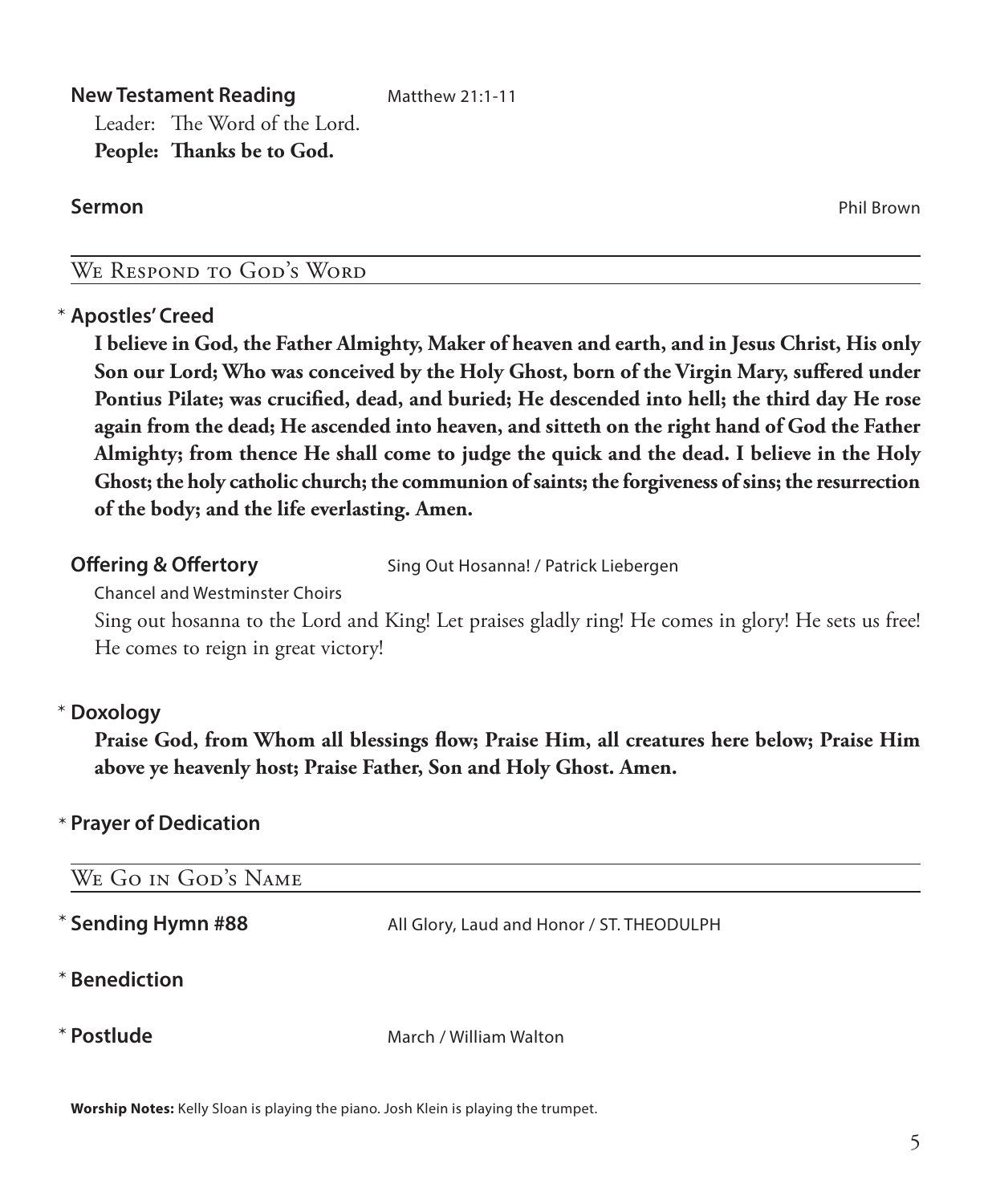Today at St. Luke's

### **9 a.m. - 12:30 p.m. PW Bake Sale**

Homemade lemonade cake and carrot cake loaves in two sizes: \$4 sm. / \$8 lrg.

## **Noon Church-Wide Fellowship Lunch**

All are welcome in the Great Hall immediately following the 11 a.m. worship service. \$5/person (\$15/family max.)

## **After Lunch Easter Egg Hunt**

We will start with the toddlers on the small playground, then gather the preschoolers and kindergarteners on the big playground, and finally lead the elementary children out to the front yard.

## **Holy Week & Easter Services**

*Childcare available at all services except 7:00 a.m. Easter Sunrise*

| April 17 | Maundy Thursday<br>7:30 p.m. Tenebrae Service in the Sanctuary                                                                                                       |
|----------|----------------------------------------------------------------------------------------------------------------------------------------------------------------------|
| April 18 | <b>Good Friday</b><br>12:00 Noon Service in the Sanctuary<br>followed by a light lunch in the Great Hall                                                             |
| April 20 | <b>Easter Sunday</b><br>7:00 a.m. Sunrise Service in the Hannaford Garden<br>8:30 a.m. Easter Service in the Sanctuary<br>11:00 a.m. Easter Service in the Sanctuary |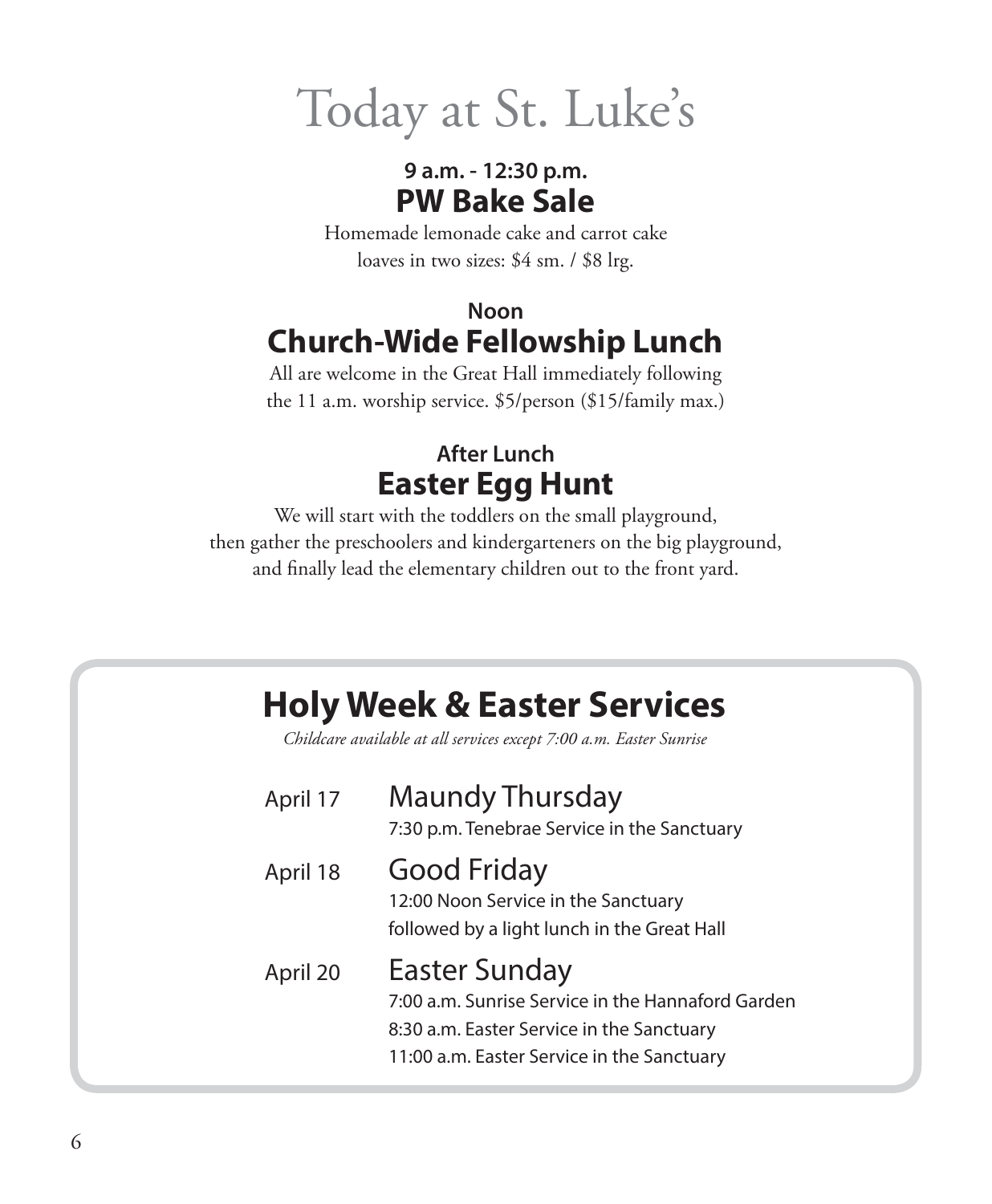### SHARE

**You can give flowers** for a Sunday worship service in memory or in honor of someone or for a special event. Sign up on the main lobby bulletin board; cost is \$80. Questions? Call Celeste Fischer, 404- 434-8099 or Faye Cashwell, 770-409-1960.

**Christian Music Zumba** meets here Thursdays, 8-9 p.m. **No class Apr. 17**. Contact Chris Wallace: clw7324@comcast.net or 770-395-7324.

**Curious about Tai Chi?** It's lots of fun and great for improving muscle strength, flexibility and balance. Join Sam Evans and friends Tues. or Thurs. at 12:30.

**Marriage Enrichment Group (MEG)** meets tonight, April 13, from 5-6:30 p.m. in the Finch Room (203). Contact Kimey and Mark Reed: kimeyreed@gmail. com or 404-441-8614.

**Red Rose Reception:** If you welcomed a new member into your family in 2013, via birth or adoption, we want to celebrate! Watch your inbox for an Evite from the Special Life Events team inviting you to celebrate with punch and treats in the Parlor on **April 27 at 12:15 p.m**. For more info, contact Taylor Vivian, Matt Biggerstaff or Michelle Vail.

**OWLS (Older, Wiser, Loving Seniors):** Join us on Tues. April 22 at 11:30 a.m. for lunch and a very interesting lecture by Connie Sutherland from the Marietta Gone With The Wind Museum. She will share Margaret Mitchell's story from child playwright to Pulitzer Prize-winning author. You'll leave with a renewed appreciation for a little piece of history known as *Gone With The Wind.* See you there!

### **Summer Camp Preview!**

Join us this Summer as we explore new adventures while continuing our traditions!

**May 27 - May 30**  Down Under: Adventures in Australia *from Camp Little Saints*

**June 9 - June 12**  Weird Animals Vacation Bible School

**June 2 - June 5**  Adventures in Art *from Camp Little Saints*

**July 28 - August 2**  Act Up! and the Missoula Children's Theatre Camp presents "The Pied Piper"

Visit our website, www.slpres.org for more information on the above camps. 

**June 15 - June 20:** Expressions in Motion Dance & Arts Camps (eimdance.com/summer\_camp)

**SporTots** at St. Luke's for the following weeks (sportots.com/slpres/):

| June 23 - 27   | June $30 -$ July 2 |
|----------------|--------------------|
| July 7 - 11    | July 14 - 18       |
| August 4 - 8   | August 11 - 15     |
| August 18 - 22 | August 25 - 28     |

Also, check out the Summer Camp schedule for Calvin Center at www.calvincenter.org.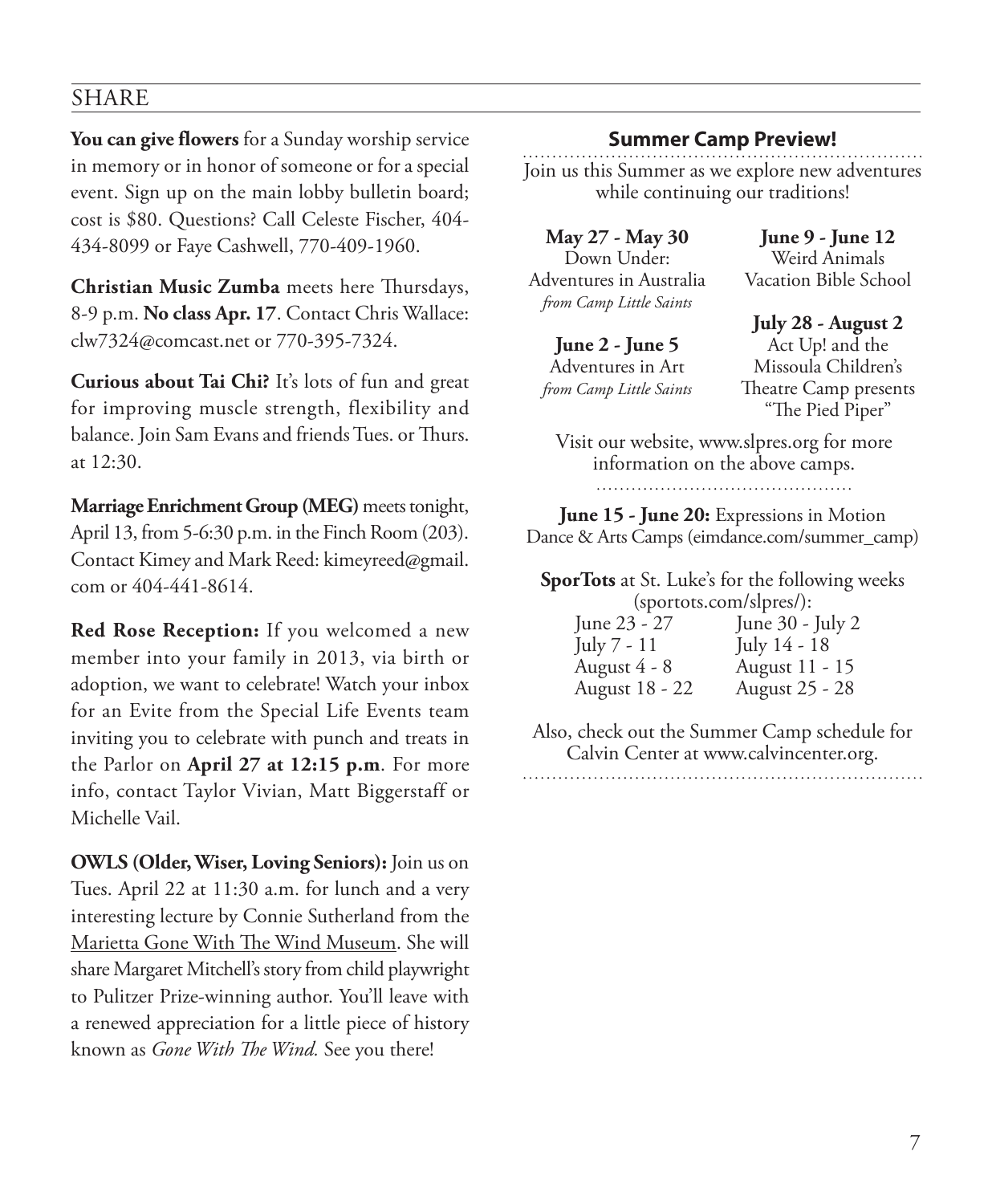### KNOW

**Adult Sunday School ~ 9:30-10:30 a.m. Contact:** Shannon Dill, shannondill@slpres.org; 770-393-1424 ext. 229.

**Lent is an ideal time** to pray and reflect on the gift of life God offers to us through Jesus Christ. In Larry Beman's book, *God's Gift of Life,* we are invited to open our hearts and minds through self-examination and reflection. In worship and Sunday School, we have been exploring the blessings of the life given to us through the ministry, suffering, crucifixion, and resurrection of Jesus Christ.

**Easter Sunday, 9:30 a.m. - 10:15 a.m.:** join us in the Chapel for the seventh and final lesson from the book, *God's Gift of Life*. In "A Reading of the Will," Pastor Fred Craddock discusses how a 'reading of the will' takes place in worship every Sunday morning as Christians hear again and again the good news that they are included and that they are blessed. All are welcome!

**Cursillo Weekend is scheduled for May 1-4,** at the Pinnacle Retreat Center in Clayton, GA. The Georgia Presbyterian Cursillo website (www. georgiapresbyteriancursillo.com) has more info about the weekend and the registration form. Contact Debi (debi.elkins@att.net) or Dave Elkins (d.elkins@ att.net) at 770-458-6415 with any questions. *What is Cursillo? (cur-see-yo) Presbyterian Cursillo is a three-day, lay-led spiritual renewal weekend that presents a short course in living life in Christ. Its not designed to change what you believe, but to help you realize the full abundance and grace of that belief. It has also been described as three days of singing, worship, laughter, prayer, fellowship, and thinking about what God has planned for you. Format of the weekend includes 15 talks by Presbyterian ministers and lay staff followed by table discussion on the topic.*

**Friday Morning Men's Bible Study:** join us every Fri. for fellowship and Bible study from 6:40-8 a.m. in the Parlor with Dave Elkins.

**Inquirers' and New Members' Class:** Our next series of classes starts today, and will be held on Sun. mornings through May 18 (excluding April 20), from 9:30-10:30 a.m. in Rm. #230 of the adult Sunday School wing. The class will be led by Jason Whitener and St. Luke's members. If you are interested in knowing more about St. Luke's and/or want to join the church and be part of this class, please contact Jason at jasonwhitener@slpres.org or 770-393-1424 ext. 223.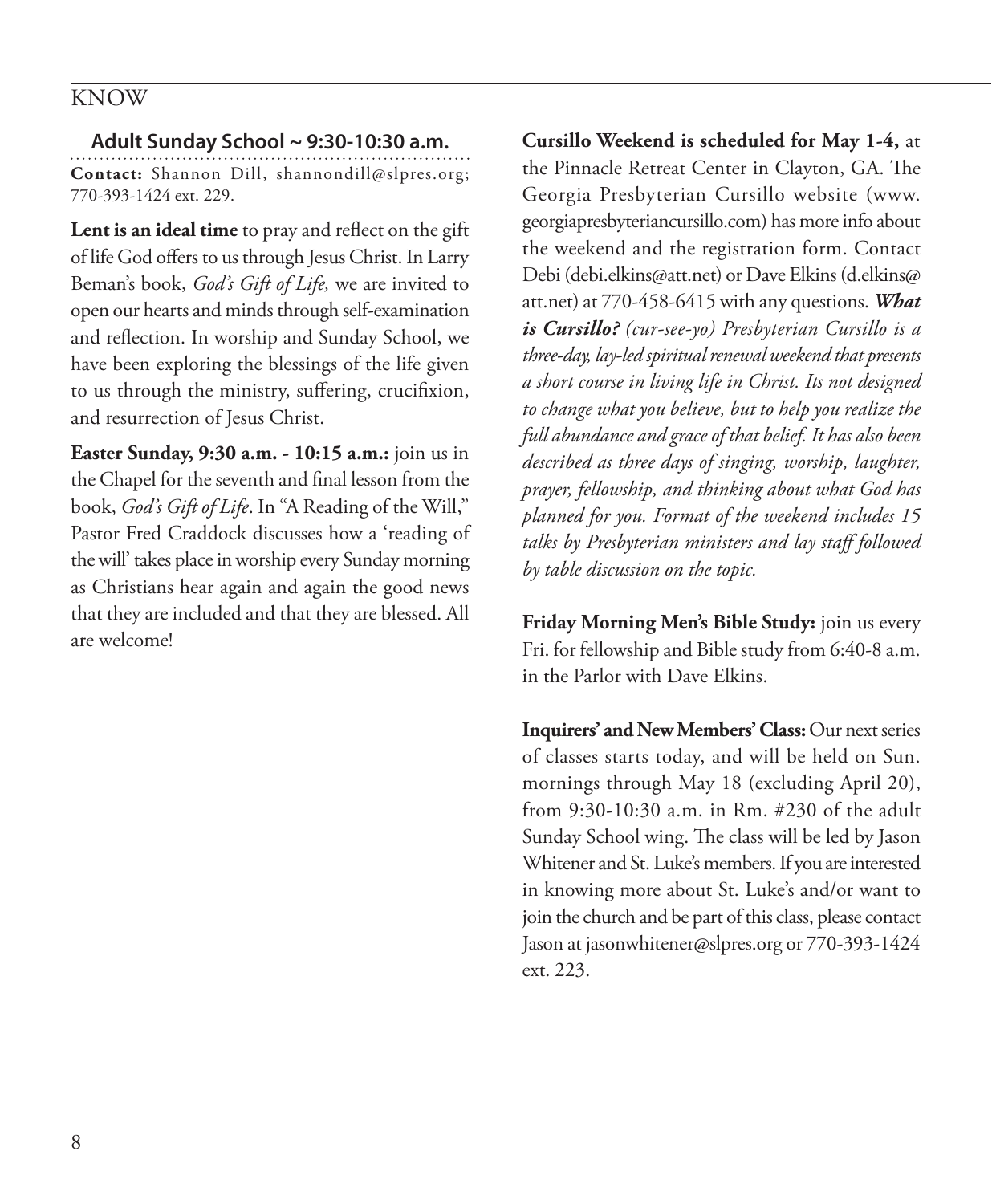### **Youth Connection (SLYC)**

**SLYC Contact:** Phil Brown, philbrown@slpres.org; 770-393-1424 ext. 238.

**Sunday School:** 9:30-10:30 a.m. in the Youth rooms.

**Youth Group:** Sundays, 5-7 p.m. *Today: outdoor games (or inside if the weather is bad) April 20 (Easter): no Sunday School, no Youth Group* 

**Get your mulch spreading on:** 12:30 - 2:30 p.m., April 27th, help spread mulch around the church. Bring a pitch fork and wheelbarrow if you have one. Lunch will be provided; let Phil know if you are coming.

**Over 16?** Sign up for a day on the current Habitat house build – it's awesome! Sign up online.

### **From the Choir Loft**

**Contact:** Clair Maxwell (clairmaxwell@slpres.org or 770-393-1424 ext. 227).

**Wednesday Rehearsals:**

| <b>Chancel Choir</b> 7:30-9:00 p.m.              |                  | adults             |
|--------------------------------------------------|------------------|--------------------|
| Festival Ringers 6:15-7:15 p.m.                  |                  | youth & adults     |
| Westminster                                      |                  |                    |
| Choir                                            | $5:00-5:45$ p.m. | 2nd-5th grades     |
| <b>Cherub Choir</b>                              | 5:15-5:45 p.m.   | 4 years -1st grade |
| Youth Choir rehearses on Sundays, 7:00-8:00 p.m. |                  |                    |
|                                                  |                  | 6th-12th grades    |

Our annual **CHASTAIN @ ST. LUKE'S concert**  is Sun., Apr. 27 at 6 p.m. in the Great Hall. Bring your own food and beverages and be creative in decorating your table. **Reserve your spot by**  Apr. 21: contact Liz Catlett, lizcatlett@slpres.org, at the church office. There is no charge for child care, but you need to sign up when you reserve your spot. See you there!

### **News from SPLASH! Children's Ministries**

For all children's ministry questions, contact Catherine Anne Thomas: cathomas@slpres.org, 770-393-1424 ext. 228.

**VBS "Weird Animals," is June 9-12.** Campers and volunteers should register online: www.slpres.org.

**Children's Ministries Sunday is May 11** Our theme is "So Good To Me," so we are asking each child to submit an original creation (drawing, painting, collage, whatever) showing at least one way that God is good to YOU! Leave your drawings in the marked box in Sheppard Hall and then look for to go up in our galleries throughout the church.

**Sometime today,** be sure your child stops by one of the blue craft tables in the lobby so they can create artwork for Children's Ministries Sunday. All supplies and instructions are provided.

**Today is the Easter Egg Hunt,** immediately following the church-wide luncheon.

### **St. Luke's Presbyterian Women (SLPW)**

**SLPW Contact:** Ellen Womack, Moderator, epwomack@ bellsouth.net; 770-913-0314.

### **Ap r i l , 2014**

**Circle item:** Family Promise Day Center **Lesson:** "Choose a Different Future"

SCHEDULE

|                    |             | (All Circle meetings are held in the Parlor, Rm. 145) |  |
|--------------------|-------------|-------------------------------------------------------|--|
| Apr. 15<br>Tuesday | $9:30$ a.m. | Circle 2                                              |  |

*Coming up on May 5: Spring Gathering Potluck!*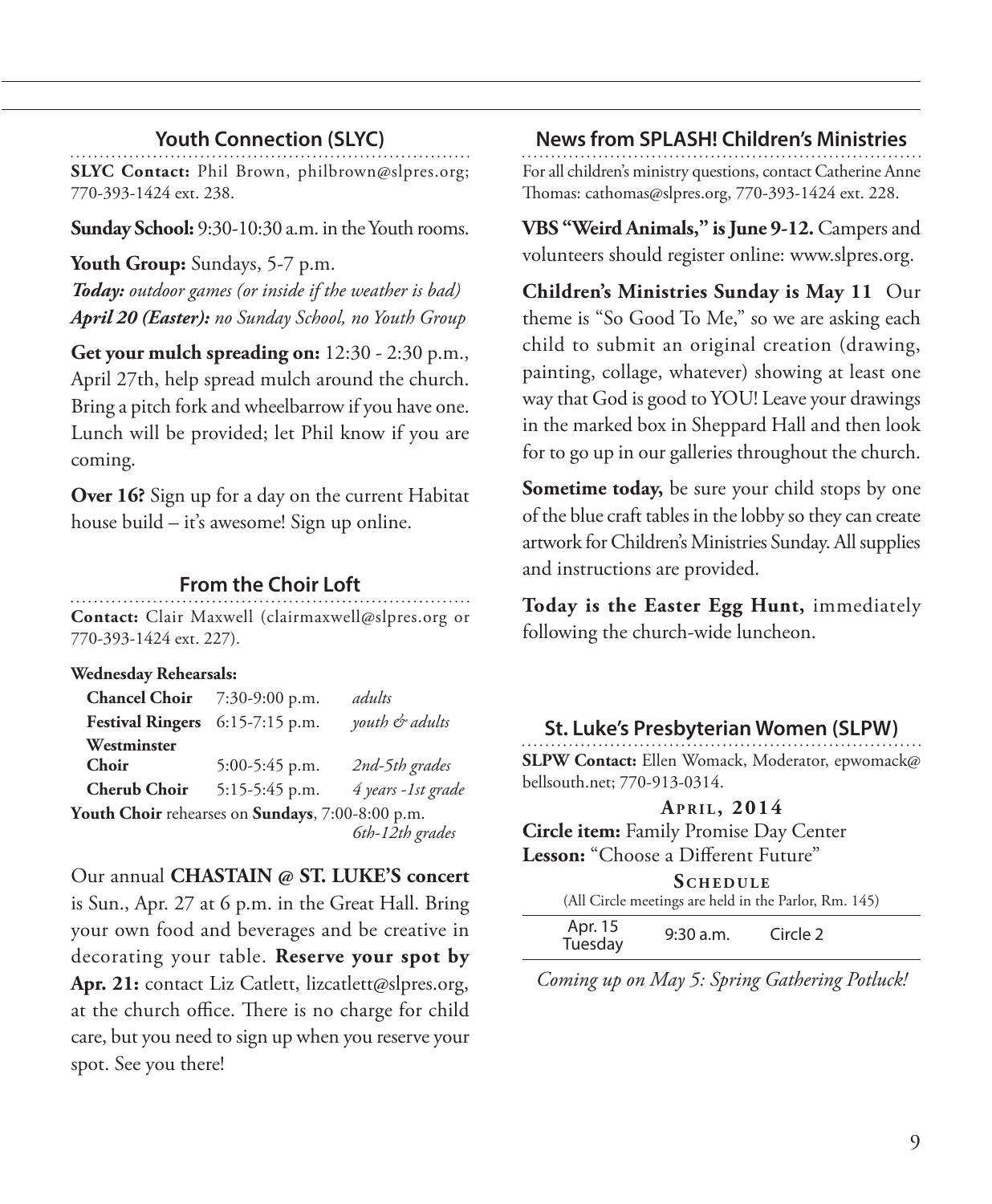### SERVE

**Helping Hands:** Could you use your time and talent to assist someone in the congregation? This ministry matches short term or emergent needs with available resources. Examples are setting up a computer, driving a member to an appointment, helping change light bulbs. Contact Billy Martin, billybeer214@ yahoo.com or 770-441-0373. If you need the Helping Hands team, contact your Deacon.

**Buy Some, Share One:** Support food pantries at local organizations by buying an extra non-perishable item every time you go to the grocery store, and placing your donation in the carts in the main lobby. This month we are collecting for the Interfaith Outreach Home (IOH). Thank you!

**Serve your church with your smile!** There is a need for those willing to serve as ushers or greeters:

 Greeters greet members and guests as they come in through the lobby and narthex. (This is a great thing to do as a family!) Sign up to be a greeter at http://bit.ly/slpcgreet2

 Ushers greet everyone, pass out bulletins, take up the offering, direct congregants during communion, and tidy up after worship.

Questions? Contact John Tienken, 770-394-1104, tienkenj@gmail.com.

**R.O.C.K. (Reaching Out Through Crocheting & Knitting):** Every Wed., 10 a.m. - noon in the Parlor. Men and women of any age and skill level are welcome to join us in making prayer shawls, layette sets, blankets, etc. for outreach projects.

**Prayer Ministry:** Our St. Luke's Prayer Ministry Team is involved in intercessory prayer (praying on behalf of others). If you would like to become a part of the Prayer Ministry Team, contact Paula Barbin, barbin@fulton.K12.ga.us or 678-297-9877.

The Outreach Committee is excited to announce a **mission trip to Merida, Mexico** with Acción Ministries (friendsofaccion.org), June 14-21. We will start this first year with a team of 20 people who are committed to being very flexible and willing to shape our involvement with Acción. Adults, college and high school students, and middle-schoolers accompanied by a parent are welcome. Our mission will primarily be house building. Please contact Shannon Dill (shannondill@slpres.org) if you are interested in learning more!

**Mission Trip to Guatemala:** We are planning mission trips for this summer with our partners at AIR-Guatemala. Individuals are welcome any Sat. to Sat., from May 25-July 6. You must be over 18. For more info, contact Anne Hallum at ahallum@ stetson.edu. Anne and AIR staff members will meet you at the airport and handle every detail of an unforgettable week!

**Mission Trip to Thornwell:** St. Luke's is planning another Summer Mission Trip to Thornwell Home for Children, July 17-19. Thornwell (www.thornwell. org.) is in Clinton, SC. The trip is open to missionaries of all ages and there will be a variety of work to do. Missionaries are responsible for a \$50 registration fee, two nights at a hotel and a couple of meals; the total cost per person should not exceed \$200. Participating youth will have most of their expenses covered by Tartan Trot proceeds. This is a great way to serve, learn and grow in faith without going too far from home. Contact Mary Martin: mary.martin@ nsn.com, 404-345-8597.

Our **2014 Habitat for Humanity** build is underway, Saturdays through May 17! Contact Daryl Moore: (cell)404-993-6203; ddmoore@yahoo.com. To volunteer, sign up online: http://goo.gl/mOEtlx.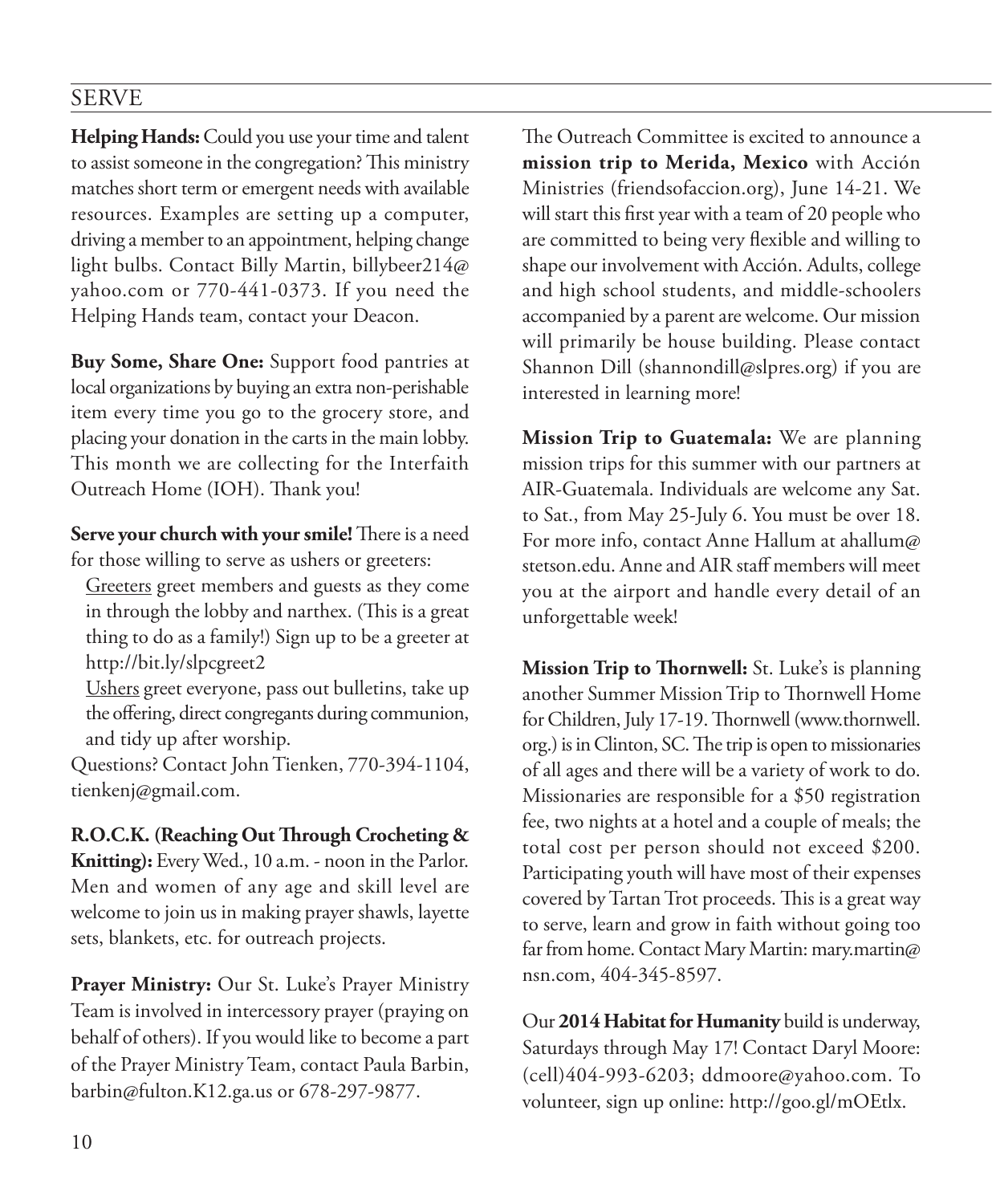**Family Promise:** Our hosting week is Apr. 20 - Apr. 27. Click the link in "Highlights" or go to www. signupgenius.com, search for slpcfamilypromise@ yahoo.com. Thank you for all you do to show homeless families how St. Luke's members put faith into action.

**Get together for breakfast** here at St. Luke's every Sunday morning and welcome folks as they arrive. If you and your friends could furnish a continental breakfast, we will be glad to reimburse you. Please sign up on http://bit.ly/slpcbrkfst or contact Jay Burton, jburton@mfllaw.com.

**Share a Dinner:** St. Luke's provides dinner on the fourth Sunday of the month for 26 homeless men at Journey Night Shelter (formerly Druid Hills). Please sign up on the lobby bulletin board or call Al Bridges at 770-394-6581. **Volunteers still needed for May 25, June 27, and July 27.**

**A new ministry:** St. Luke's is a loving and caring church that feels like home to those who participate in the many ministries and programs offered here. However, there are times when a member may become less active at church, and then they find it difficult to reengage. Whatever the circumstances, we want everyone to know that the door is always open! In the coming weeks, we will offer a foursession training program to equip a team of active members to reach out to inactive members. If you would like to be part of this new ministry, please contact Shannon Dill (shannondill@slpres.org) or Jim Giesler (jfgielser@comcast.net).

**Looking for a great way to serve your church family?** St. Luke's Meal Ministry provides meals for families or individuals who are recovering from a recent surgery or illness, suffering from the loss of a loved one, or celebrating the birth or adoption of a new baby. If you are interested in delivering a meal to a congregation member or would like more information, please contact Krissy Williams at bkcook71@yahoo.com.

### **Mountain T.O.P.**

My name is Chris Guerrant. As a member of St Luke's for most of my life, I've had the pleasure of going on many mission trips and Christian youth conferences. This summer, I've been selected to serve as a Ministry Coordinator for ten weeks at Mountain T.O.P. (Tennessee Outreach Project), a non-profit Christian mission dedicated to rural life ministry in the Cumberland Mountains of central Tennessee. We help local families by assisting with home repairs and offering social, emotional, and spiritual support. As a Ministry Coordinator, I will be working with local kids in a summer camp by planning projects, leading worship sessions, and planning activities for visiting teens. Mountain T.O.P. requires each staffer to contribute \$2,100 towards supplies and living expenses. Please consider donating to my cause at https://www.razoo.com/ users/4pskdf. Alternatively, personal checks can be made payable to Mountain T.O.P. and left in Mary Guerrant's mailbox in the church office. I would also appreciate your prayers as we work together on the mountain this summer. Thank you for your continued love and support. Sincerely and through God's grace, Chris Guerrant